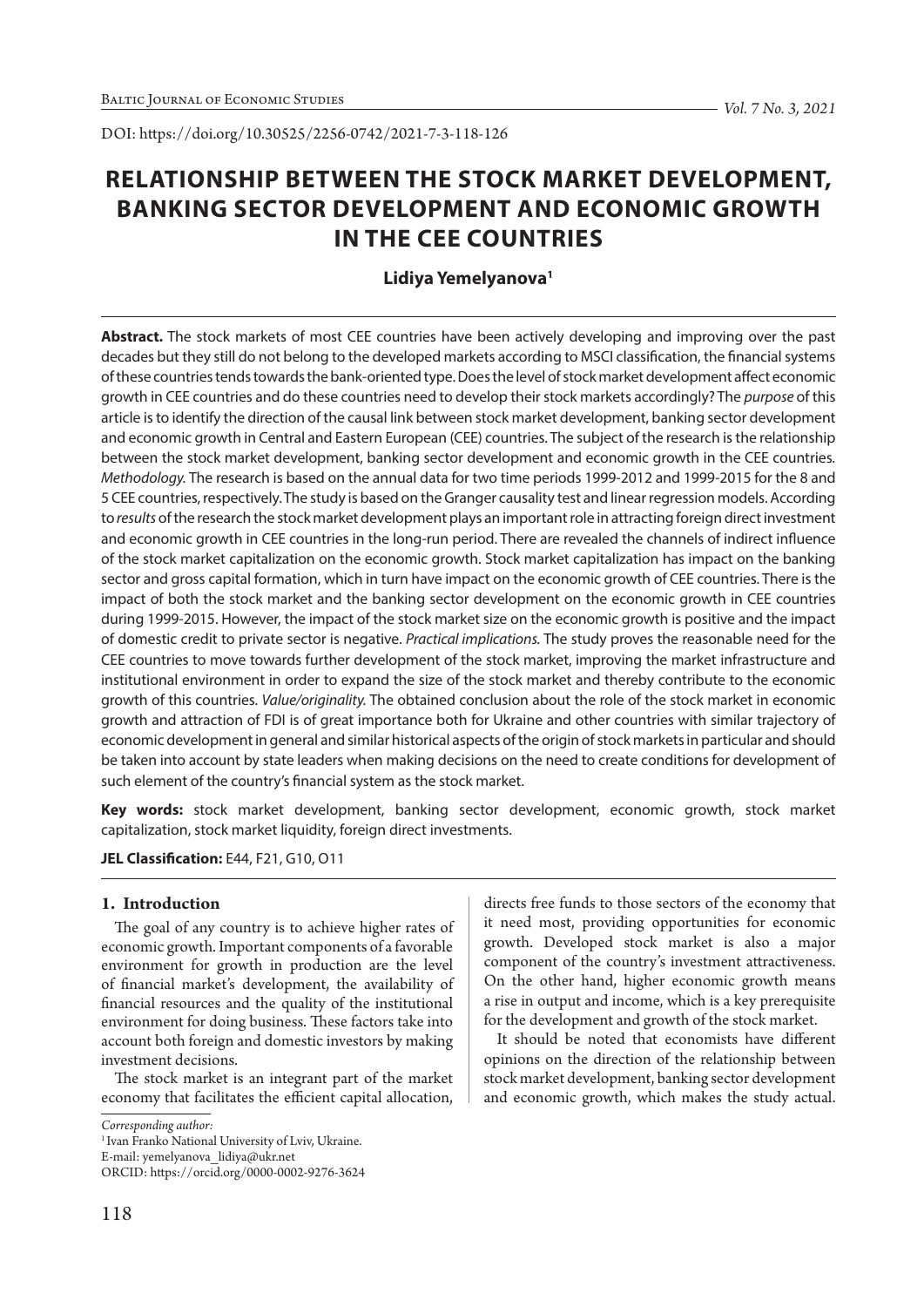According to some scientists, the development of the stock market contributes to the inflow of foreign direct investment, which in turn is one of the drivers of economic growth. According to other scientists, the impetus for the development of the stock market is foreign direct investment, which, by providing economic growth, thereby contribute to the development of the stock market.

It is commonly believed that CEE countries have a bank-oriented model of the financial system, characterized by a financial market in which debt securities and domestic credit predominate over the equity market. These countries are characterized by a much lower level of stock market liquidity and, consequently, a low level of its development than in the countries with a market-oriented model of the financial system. In this context, how important is stock market development for CEE countries? Does the level of stock market development have influence on economic growth, and how does the level of stock market development correlate with the level of development of the banking sector in these countries?

# **2. The relationship between the stock market development and banking sector development**

There are different perspectives on the relationship between the banking sector and stock market development. Since both the stock market and the banking sector contribute to the transformation of savings into investment, they can both complement each other and substitute for each other.

From the "money demand" point of view, the Modigliani-Miller theorem states that in a condition of perfect market with symmetric information, the market value of all securities issued by a firm does not depend on the funding sources of the firm and, accordingly, firms can raise capital through both the stock market and the banking sector. However, asymmetric and imperfect information prevails in the real world. Some countries distort funding sources through taxes, subsidies, and certain rules. Thus, debt or equity financing is irrelevant.

From a "money supply" perspective, the relationship between the stock market and the banking sector may be negative in the short run because of the arbitrage between interest rates and stock market returns but in the medium to long-run investors are likely to want to diversify their financial assets and allocate them between the banking sector and the stock market. Question of supplement or replace the banking sector and the stock market depends on the debt or equity financing incentives specific to each individual country (Garcia, Liu, 1999).

The question of "complementing or replacing" the banking sector and the stock market has been studied by many economists. For example, Boyd and Smith (1996) believe that stock markets and the banking

sector can complement, rather than replace, each other as sources of finance. Demirguc-Kunt and Levine (1996) showed that countries with well-developed financial intermediaries as a rule have well-developed stock markets. Accordingly, they concluded that stock markets and the banking sector complement each other and exhibit simultaneous growth (Demirguc-Kunt, Levine, 1996). Stock markets tend to complement, not replace, bank lending and bond issuance. With stock market liquidity growth in developing countries also increase the sum of capital raised through bond issues and bank loans (Levine, 1996).

According to Yartey (2008), a well-developed banking sector is an important element in the development of the stock market in developing countries. In its initial stages, the stock market is a complement to, not a substitute for, the banking sector. Accordingly, the development of the banking sector can contribute to the development of the stock market. However, when stock markets become sufficiently developed, they tend to compete with the banking sector. Yartey concluded that a significant level of banking sector development can lead to interchangeability between bank credit and equity issuance (Yartey, 2008).

# **3. The relationship between the stock market development and economic growth**

Economists also have different approaches to explaining the relationship between the development of the financial sector in general, the stock market and economic growth in particular.

Gurley and Shaw (1955, 1960), and Goldsmith (1969) have shown that economic growth stimulates financial development. The constant expansion of the economy requires additional financial services and new tools. Economic development leads to the development and improvement of the financial system. At low levels of development commercial banks are the dominant financial institutions. As economies grow, however, specialized financial intermediaries and equity markets develop and prosper. (Gurley, Shaw, 1955, 1960). Goldsmith (1969) established a positive relationship between the level of financial development and the level of economic activity, but he failed to establish a causal relationship between these indicators. Later on, McKinnon (1973), Shaw (1973), King and Levine (1993) concluded in their researches that the creation of financial institutions and markets increases the supply of financial services. The financial sector increases savings and channels them into more productive investments. Accordingly, financial development can stimulate economic growth. According to the point of view, which is currently held by an increasing number of modern economists, financial development and economic growth influence each other (Garcia, Liu, 1999).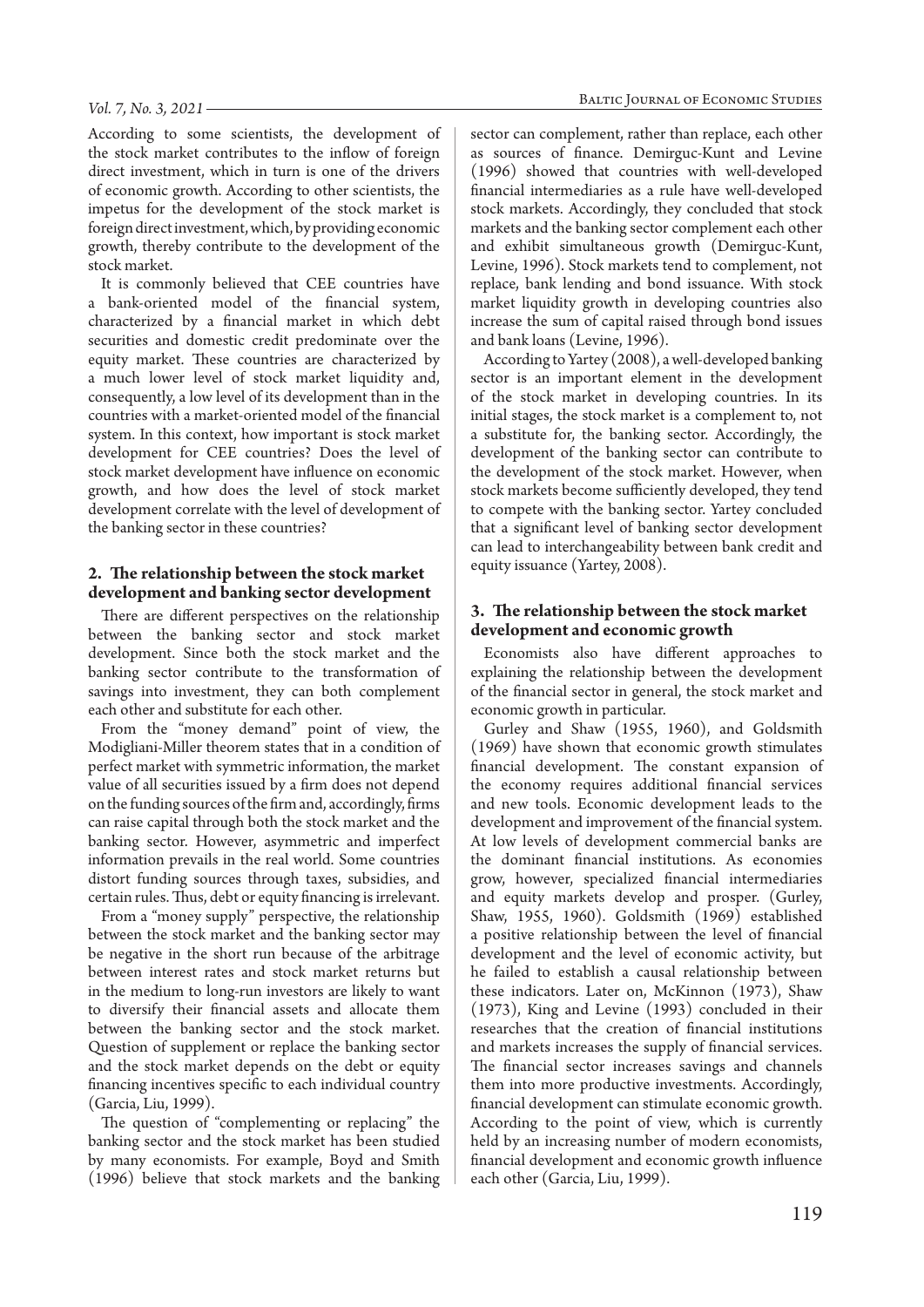There are also different views on the causal relationship between economic growth and the development of the stock market, which, in our opinion, can be divided into three main groups.

The first group, economists, concluded that there is a bilateral relationship between stock market development and economic growth. This group includes Atje and Jovanovic (1993), Garcia and Liu (1999), and Ishioro (2013). According to the conducted studies, the developed stock market is a significant factor in economic growth, technological progress, increasing the welfare of the population. The growth of transactions mediated by the stock market leads to the growth of real incomes of the population. And vice versa, a significant growth of income leads to the development of the stock market. Accordingly, from economist's point of view, with the growth of income, its cyclical component should influence the growth of stock market volume and indices (Garcia, Liu, 1999). The existence of a large correlation between economic growth and stock market development has been proven using a stock market liquidity indicator for a sample of 40 countries for the period from 1980 to 1988 (Atje and Jovanovic, 1993). The bilateral relationship between stock market development and economic growth has been investigated using measures of stock market size as well as stock market volatility (Ishioro, 2013).

The second group of economists made the conclusion that the stock market has influence on economic growth. This group includes Levine and Zervos (1996; 1998), Masoud (2013), Regmi (2012), Bayar, Kaya and Yildirim (2014), Azam, Haseeb, Samsi and Raji (2016).

Based on an analysis of data from 41 countries from 1976 to 1993, Levine and Zervos (1996) found a positive correlation between stock market development and long-term economic growth. In addition, the economists found a strong connection between the predetermined component of stock market development and economic growth in the long-run (Levine, Zervos, 1996).

The important role of stock market liquidity is also substantiated in Levine and Zervos research (1998). Economists studied 47 countries of the world during the period from 1976 to 1993. According to economists, firstly, stock market liquidity is positively correlated with current and future levels of economic growth, even considering the presence of other political and economic factors in the model. According to economists, a liquid stock market reduces the risks and costs of projects that pay off over the long term, thereby ensuring long-term investment. Such projects are potentially more profitable, thus the stock market improves capital allocation and long-term growth prospects. Secondly, the liquidity of the stock market and the development of the banking system sufficiently anticipate future growth rates. Accordingly, economists conclude that stock markets provide important financial services, but these services are different from banking services (Levine, Zervos, 1998).

According to Masoud (2013), there is a relationship between an efficient stock market and economic growth, both in the short and long-run. The stock market can indirectly influence economic growth through the impact of stock market development on investment (Masoud, 2013).

Regmi (2012) examines causal relationship between stock market development and economic growth in Nepal for the period 1994-2011, using unit root test, co-integration, and vector error correction models and developing NEPSE composite index as an indicator of stock market development. The finding suggests that stock market development has significantly contributed to the economic growth in Nepal (Regmi, 2012).

Bayar, Kaya and Yildirim (2014) examined the relationship between stock market development and economic growth in Turkey during the period 1999-2013 by using the Johansen-Juselius cointegration test and the Granger causality test. The empirical results indicated that there is a long-run relationship between economic growth and stock market capitalization, total value of stocks traded, turnover ratio of stocks traded and also there is unidirectional causality from stock market capitalization, total value of stocks traded and turnover ratio of stocks traded to economic growth (Bayar, Kaya, Yildirim, 2014).

Azam, Haseeb, Samsi and Raji (2016) examined the role of stock markets in economic growth for Asian countries (Bangladesh, India, China and Singapore), using annual time series cross country data over the period 1991 to 2012. The empirical findings of the study revealed that stock market development and FDI inflows play vital roles in the process of economic growth and development in these selected countries (Azam, Haseeb, Samsi, Raji, 2016).

The third group of economists made ambiguous conclusions about the relationship between stock market development and economic growth. In particular, their conclusions depend on the study period and level of the stock market development. This group includes Boubakari and Jin (2010), Arčabić, Globan and Raguž (2013), Faisal, Muhamad and Tursoy (2016), Prats and Sandoval (2016).

Boubakari A. and Jin D. (2010) noted that the relationship between the stock market and economic growth exist in countries where the stock market is liquid and active. In countries with low liquidity and underdeveloped stock markets, such a link does not exist.

Prats and Sandoval (2016) investigated the link between the stock market development and economic growth in six countries in Eastern Europe (Bulgaria, Slovakia, Hungary, Poland, the Czech Republic and Romania) from 1995 to 2012 in order to explain the transition processes. The results show evidence of the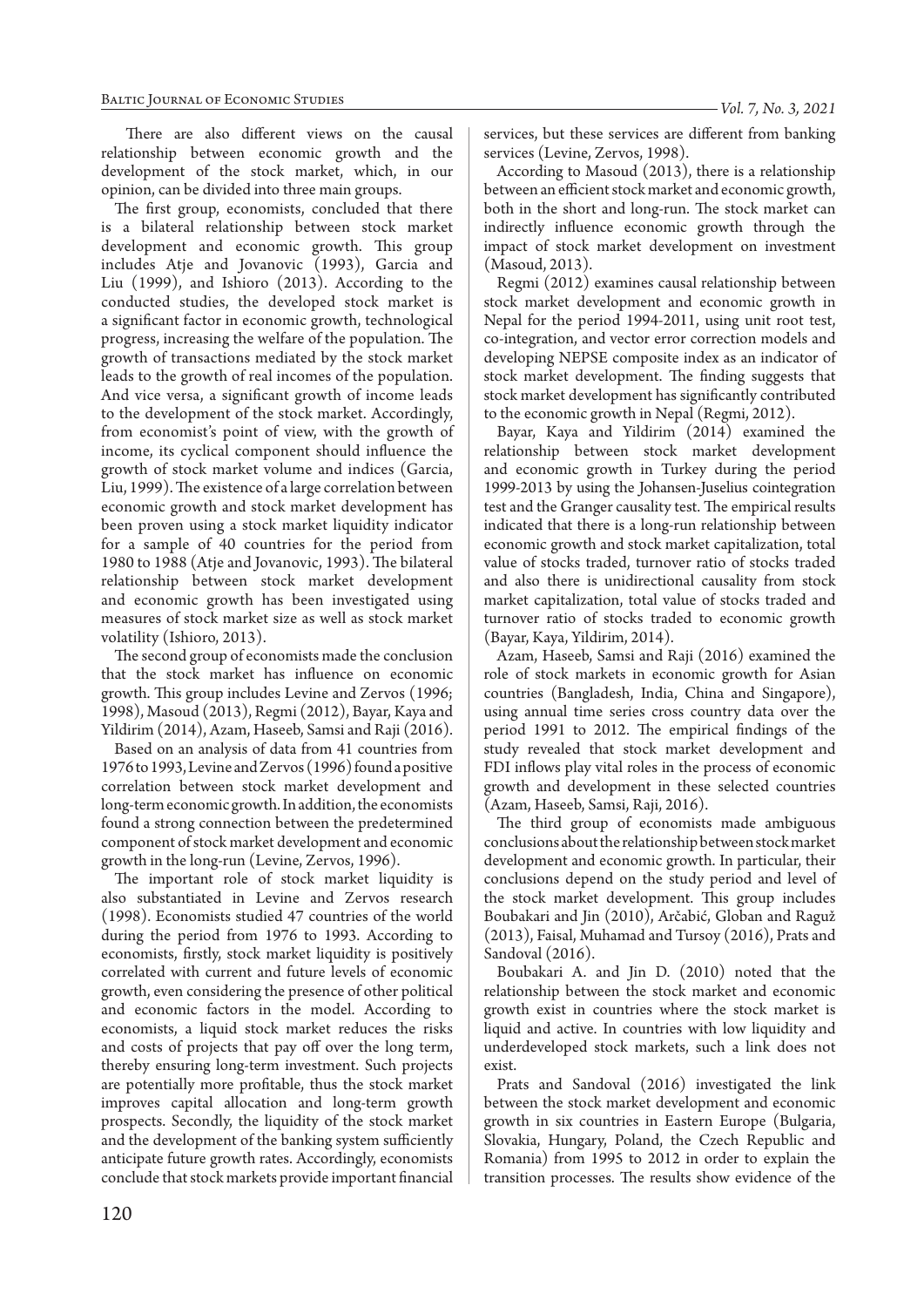Granger causality between economic growth variables and financial market variables. The direction of causality link depends on the country.

Faisal, Muhamad, Tursoy, (2016) revealed the positive impact of FDI on the stock market in the long-run period, while in the short-run period, the economists proved the positive impact of the stock market on economic growth and, as a consequence, on the FDI inflow (Faisal, Muhamad, Tursoy, 2016; Arčabić, Globan, Raguž, 2013).

So, in our opinion, it is important to consider the role and place of private capital flows in the stock market development and economic growth. The impact of FDI and economic growth on the stock market was described by Errunza (1983), Adam and Tweneboah (2009), Shahbaz, Lean and Kalim (2013).

Private capital flows are considered important macroeconomic factors in the development of stock markets. This indicator represents the flow of direct and portfolio investments, calculated as a percentage of GDP. Thus, in particular, Errunza (1983) argued that the longterm impact of foreign capital inflows on stock market development is much broader than the benefits of initial flows and increased investor participation in the project. Private capital flows are extremely important for the development of the stock market, as foreign investment is associated with institutional and legal reforms, adequate disclosure and appropriate listing conditions, and fair trading practices. Increased information and operational efficiency, as a rule, should cause greater investor confidence in the national stock market, which, in turn, leads to greater capital flows (Errunza, 1983).

Adam and Tweneboah (2009) examined the impact of FDI on the stock market development in Ghana. Their results indicate that there exists a long-run relationship between FDI and stock market development in Ghana. The economists have found that a shock to FDI significantly influence the development of stock market.

Shahbaz, Lean and Kalim (2013) have proved the complementary role of FDI to the stock market development in Pakistan. Moreover, domestic savings, income and inflation are the other macroeconomic variables that affect the development of stock market in Pakistan.

The important role of investments, savings and private capital flows in the stock market's development was proved in researches of Errunza (1983), Garcia and Liu (1996), Yartey (2008).

On the other hand, Chousa, Vadlamannati and Tamazian (2008) have found a strong positive impact of growth and quality of capital markets on cross border mergers & acquisitions deals and values. The interesting finding is that the quality of markets is said to have a much greater impact than growth. This proves that the more efficient the markets are, the higher the encouragement for attracting cross border mergers & acquisitions.

In earlier research we have found, that the initial level of stock market's development has played an important role in attracting foreign direct investment in CEE countries during 1999-2012 (Yemelyanova, 2015).

According to the existing of different opinions on the direction of relationship between stock market development, banking sector development and economic growth, the main purpose of the study is to identify the direction of the relationship between these indicators in the CEE countries.

#### **4. Research methodology**

In the research there are used the annual data of 8 CEE countries (Poland, Hungary, the Czech Republic, Slovakia, Slovenia, Lithuania, Latvia, and Estonia) for the period from 1999 to 2012, and the data of 5 CEE countries (Poland, Hungary, the Czech Republic, Slovakia, Slovenia) for the period from 1999 to 2015. Unfortunately, we were not able to collect the necessary statistics for Lithuania, Latvia, and Estonia for 2013- 2015, so that is why we divided our study into two parts. The study is based on the Granger causality test and the linear regression models.

The Granger causality test is a statistical hypothesis test for determining whether one time series is useful for forecasting another. The interpretation of the results of Granger causality test is as follows: if the probability against a particular hypothesis is sufficiently high (i.e., its value < 0,05), we can reject the formulated null hypothesis and accept an alternative one.

The general view of the linear regression model is as follows:

 $y = \beta_0 + \beta_1 x_1 + \beta_2 x_2 + \dots + \beta_n x_n + \varepsilon,$ 

 $y$  is a dependent variable;  $x_1, x_2, ..., x_n$  are independent variables;  $\beta_0$  is the intercept constant, the value of y in absence of all predictors (i.e. when all  $x$  terms are 0);  $\beta_1, \beta_2, \ldots, \beta_n$  are coefficients, that indicate the impact of independent variables on dependent variable; *ε* is the random error, which describes the random component of the linear relationship between the dependent variable and independent variables (the disturbance of the model, the part of y that x is unable to explain). That is multiple linear model because we use more than one (two or more) independent variables in our model.

## **5. Research results**

In our study we researched the relationship between the stock market development, the banking sector development, economic growth, gross capital formation, FDI inflows and stocks, and portfolio equity inflows and stocks. To measure the level of the stock market development we used the indicators of the size and stock market liquidity, such as stock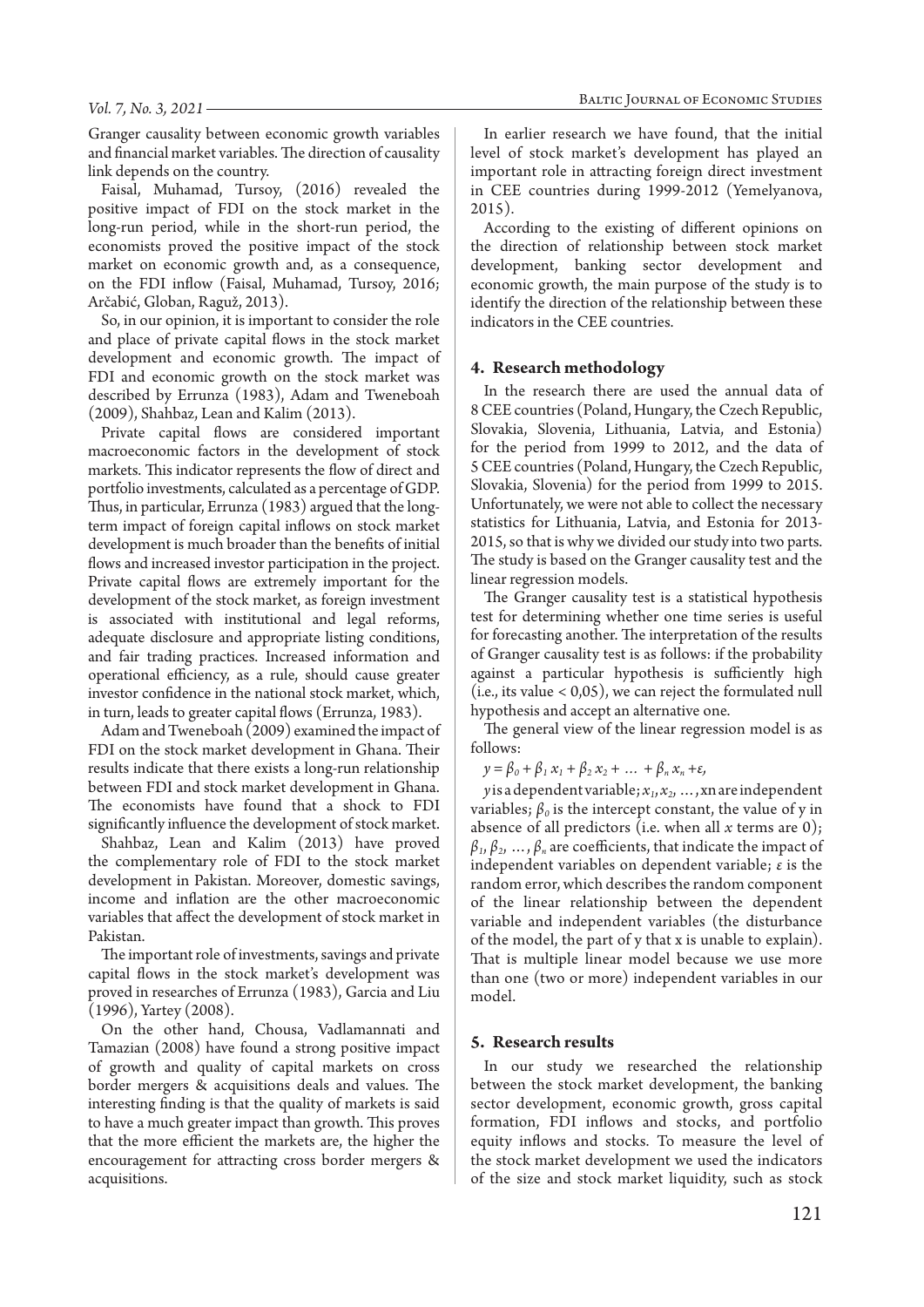market capitalization and stock traded respectively. To measure the level of the banking sector development we used domestic credit to private sector and also we used GDP per capita growth to measure economic growth.

For a better perception of the results, it was used the following legend: CAP – stock market capitalization as a percentage of GDP; ST\_TRADED is the stock traded as a percentage of GDP; DCPS is the domestic credit to private sector as a percentage of GDP; GDP\_pc\_GROWTH is GDP per capita growth; GCF is the gross capital formation as a percentage of GDP; FDI INFLOWS is the net inflows of foreign direct investment as a percentage of GDP; FDI\_STOCKS is the foreign direct investment stocks as a percentage of GDP; PE\_INFLOWS is the net inflows of portfolio equity as a percentage of GDP, PE\_STOCKS is the portfolio equity stocks as a percentage of GDP.

The results of the Granger causality test are summarized in Tables 1-2. Table 1 highlights the results that directly relate to the relationship between stock market's development indicators, banking sector development and macroeconomic indicators, and Table 2 highlights the results that relate to relationships between macroeconomic indicators. Note that there are only the pairs of indicators for which the relationship has been established in at least one of the studied periods.

According to the results (Table 1), we can make a conclusion about the important role of stock market development in the economic growth of CEE countries in both time periods. So, in particular, with a probability of 0.0000 (which is < 0.05) we reject the null hypothesis "stock market capitalization does not Granger cause GDP per capita growth" and accept the alternative one "stock market capitalization is cause of GDP per capita growth".

In the same way we analyze the other pairs of indicators.

For more visual perception of information, the results of analysis are submitted in Tables 3-4, where "→" denotes the direction of the relationship, "+" denotes the presence of the specified direction of influence of one variable on another, and "-" respectively, the absence of such influence.

Table 1

| Analysis of the relationship between the level of stock market development, banking sector development |
|--------------------------------------------------------------------------------------------------------|
| and the macroeconomic indicators in CEE countries in 1999-2015                                         |

| Hypotheses                                     | Number of observations |    | Probability |           |        |
|------------------------------------------------|------------------------|----|-------------|-----------|--------|
|                                                | 1999-2012<br>1999-2015 |    | 1999-2012   | 1999-2015 |        |
| FDI INFLOWS does not Granger Cause CAP         | 107                    | 75 | 0.6027      | 0.5343    |        |
| CAP does not Granger Cause FDI INFLOWS         |                        |    | 0.0147      | 0.2122    |        |
| FDI INFLOWS does not Granger Cause ST TRADED   | 107                    | 75 | 0.3799      | 0.3685    |        |
| ST_TRADED does not Granger Cause FDI_INFLOWS   |                        |    | 0.0162      | 0.0000    |        |
| PE INFLOWS does not Granger Cause ST TRADED    | 99                     | 75 | 0.0109      | 0.0001    |        |
| ST_TRADED does not Granger Cause PE_INFLOWS    |                        |    | 0.5462      | 0.0829    |        |
| GDP pc GROWTH does not Granger Cause CAP       | 110                    | 75 | 0.6261      | 0.5815    |        |
| CAP does not Granger Cause GDP_pc_GROWTH       |                        |    | 0.0000      | 0.0000    |        |
| GDP_pc_GROWTH does not Granger Cause ST_TRADED | 110                    | 75 | 0.9230      | 0.6147    |        |
| ST TRADED does not Granger Cause GDP pc GROWTH |                        |    | 0.0354      | 0.0129    |        |
| GDP pc GROWTH does not Granger Cause DCPS      | 104                    | 75 | 0.4478      | 0.5747    |        |
| DCPS does not Granger Cause GDP_pc_GROWTH      |                        |    | 0.0013      | 0.0006    |        |
| GCF does not Granger Cause CAP                 | 97                     | 75 | 0.4407      | 0.7570    |        |
| CAP does not Granger Cause GCF                 |                        |    | 0.0001      | 0.0000    |        |
| GCF does not Granger Cause ST_TRADED           | 97                     | 75 | 0.6657      | 0.9646    |        |
| ST_TRADED does not Granger Cause GCF           |                        |    | 0.1572      | 0.0255    |        |
| ST TRADED does not Granger Cause CAP           | 110                    | 75 | 0.9246      | 0.5919    |        |
| CAP does not Granger Cause ST_TRADED           |                        |    | 0.0203      | 0.6623    |        |
| DCPS does not Granger Cause CAP                |                        |    | 0.0746      | 0.1699    |        |
| CAP does not Granger Cause DCPS                | 104<br>75              |    | 0.0054      | 0.0253    |        |
| FDI_STOCKS does not Granger Cause CAP          | 88                     |    | 75          | 0.4943    | 0.2472 |
| CAP does not Granger Cause FDI_STOCKS          |                        |    | 0.0362      | 0.0262    |        |
| FDI STOCKS does not Granger Cause ST TRADED    | 88                     |    | 75          | 0.2744    | 0.9765 |
| ST TRADED does not Granger Cause FDI STOCKS    |                        |    | 0.0188      | 0.0067    |        |
| ST_TRADED does not Granger Cause PE_STOCKS     | 88                     | 75 | 0.5628      | 0.0162    |        |
| PE_STOCKS does not Granger Cause ST_TRADED     |                        |    | 0.0000      | 0.0000    |        |

Note: the calculations are based on 2 lags because the results were the most significant.

*Source: calculated by the author based on WDI (2013), WDI (2017).*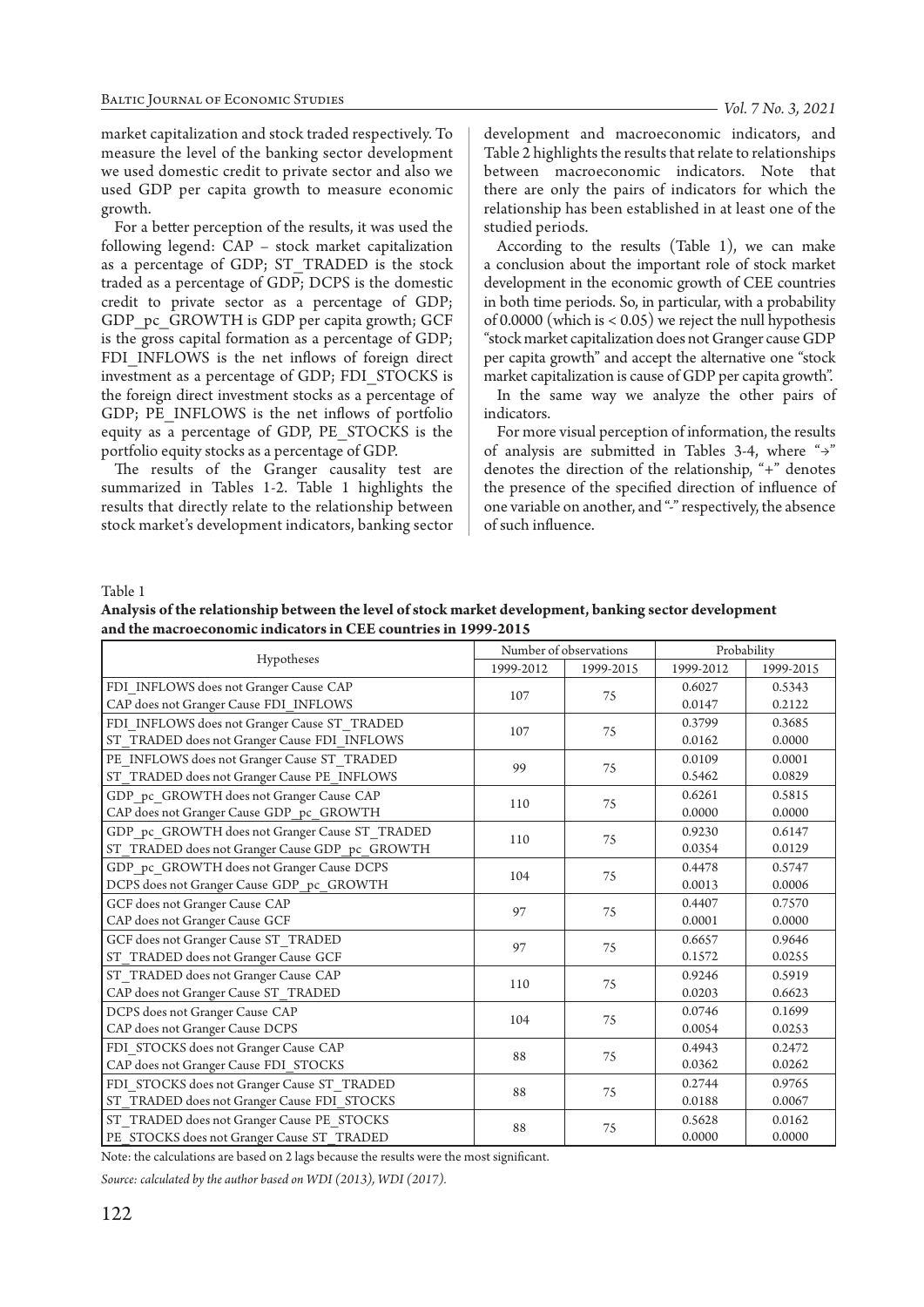#### *Vol. 7 No. 3, 2021*

#### Table 2

| Analysis of the relationship between the macroeconomic indicators of CEE countries in 1999-2015 |  |  |
|-------------------------------------------------------------------------------------------------|--|--|
|-------------------------------------------------------------------------------------------------|--|--|

|                                                 | Number of observations |           | Probability |           |
|-------------------------------------------------|------------------------|-----------|-------------|-----------|
| Hypotheses                                      | 1999-2012              | 1999-2015 | 1999-2012   | 1999-2015 |
| GDP pc GROWTH does not Granger Cause GCF        | 97                     | 75        | 0.3125      | 0.1301    |
| GCF does not Granger Cause GDP pc GROWTH        |                        |           | 0.0451      | 0.1468    |
| FDI STOCKS does not Granger Cause GCF           | 88                     | 75        | 0.2307      | 0.0299    |
| GCF does not Granger Cause FDI STOCKS           |                        |           | 0.6992      | 0.2267    |
| GDP pc GROWTH does not Granger Cause FDI STOCKS | 88                     | 75        | 0.3418      | 0.4133    |
| FDI STOCKS does not Granger Cause GDP pc GROWTH |                        |           | 0.0138      | 0.0093    |
| GDP pc GROWTH does not Granger Cause PE STOCKS  | 88                     |           | 0.8567      | 0.8116    |
| PE_STOCKS does not Granger Cause GDP_pc_GROWTH  |                        | 75        | 0.0003      | 0.0013    |
| GCF does not Granger Cause PE STOCKS            | 88                     | 75        | 0.6479      | 0.7179    |
| PE STOCKS does not Granger Cause Ha GCF         |                        |           | 0.0242      | 0.0414    |
| PE INFLOWS does not Granger Cause PE STOCKS     |                        |           | 0.1495      | 0.0010    |
| PE_STOCKS does not Granger Cause PE_INFLOWS     | 79                     | 75        | 0.0011      | 0.0090    |

Note: the calculations are based on 2 lags, because the results were the most significant.

*Source: calculated by the author based on WDI (2013), WDI (2017)*

#### Table 3

**The direction of the relationship between the stock market development, banking sector development and the macroeconomic indicators in CEE countries**

|                                       | 1999-2012 | 1999-2015 |
|---------------------------------------|-----------|-----------|
| The direction of the relationship     | $(CEE-8)$ | $(CEE-5)$ |
| $CAP \rightarrow FDI$ INFLOWS         | $^{+}$    |           |
| $CAP \rightarrow FDI$ STOCKS          | $^{+}$    | $^{+}$    |
| $CAP \rightarrow GDP$ pc GROWTH       | $^{+}$    | $+$       |
| ST TRADED $\rightarrow$ FDI INFLOWS   | $^{+}$    | $^{+}$    |
| ST TRADED > FDI STOCKS                | $^{+}$    | $+$       |
| ST TRADED $\rightarrow$ GDP pc GROWTH | $^{+}$    | $+$       |
| ST TRADED $\rightarrow$ GCF           |           | $^{+}$    |
| $CAP \rightarrow DCPS$                | $^{+}$    | $^{+}$    |
| $CAP \rightarrow GCF$                 | $^{+}$    | $^{+}$    |
| $CAP \rightarrow ST$ TRADED           | $^{+}$    |           |
| $DCPS \rightarrow GDP$ pc GROWTH      | $^{+}$    | $^{+}$    |
| PE INFLOWS $\rightarrow$ ST TRADED    | $^{+}$    | $^{+}$    |
| PE STOCKS $\rightarrow$ ST TRADED     |           | $^{+}$    |

*Source: based on results from Tables 1-2.*

#### Table 4

## **The direction of the relationship between the macroeconomic indicators in CEE countries**

| The direction of the relationship       | 1999-2012 | 1999-2015 |
|-----------------------------------------|-----------|-----------|
|                                         | $(CEE-8)$ | $(CEE-5)$ |
| $GCF \rightarrow GDP$ pc $GROWTH$       |           |           |
| $FDI$ STOCKS $\rightarrow$ GCF          |           |           |
| FDI STOCKS $\rightarrow$ GDP pc         |           |           |
| <b>GROWTH</b>                           |           |           |
| PE STOCKS→GDP pc GROWTH                 |           |           |
| PE STOCKS $\rightarrow$ GCF             |           |           |
| IPE STOCKS $\leftrightarrow$ PE INFLOWS | ⊥*        |           |

*Source: based on results from Tables 1-2. \*- PE\_STOCKS → PE\_ INFLOWS only.*

We can conclude that the stock market development and the banking sector development had impact on the economic growth in CEE countries in both time periods for both groups of countries. According to

the Granger causality test, the size of the stock market influences the development of the banking sector. In addition, it should be noted that the level of the stock market development affects the inflow and volume of FDI, and not vice versa.

Also it is important to understand the nature of the impact of the stock market and banking sector development on the economic growth. Is the impact positive or negative and how intense is it? To get the answer on this question we constructed a linear regression model for 5 CEE countries (Poland, Hungary, the Czech Republic, Slovakia, Slovenia) on the basis of data from 1999 till 2015. Dependent variable is GDP per capita growth. Independent variables are stock market capitalization, stock traded, domestic credit to private sector, FDI stocks, portfolio equity stocks and gross capital formation. We included these independent variables in our model, because they had impact on GDP per capita growth according to the Granger causality test (Table 3, 4).

We made four models to investigate the role of the stock market development and banking sector development in economic growth by including various combination of independent variables in each model (Table 5).

The significance of all our models = 0.000. The highest adjusted  $R^2$  is 0.356 (model 2), this means that our model 2 is the best for describing the behavior of our dependent variable. VIF for each of the independent variables in all models is < 10, this means that the multicollinearity effect is not observed and the models are suitable for further interpretation.

According to the results in model 2 (Table 5) we can make a conclusion, that stock market capitalization has a significant positive impact on the GDP per capita growth  $(\beta_1 = 0.077)$ , gross capital formation has also a significant positive impact on the GDP per capita growth  $(\beta_2 = 0.249)$  and domestic credit to private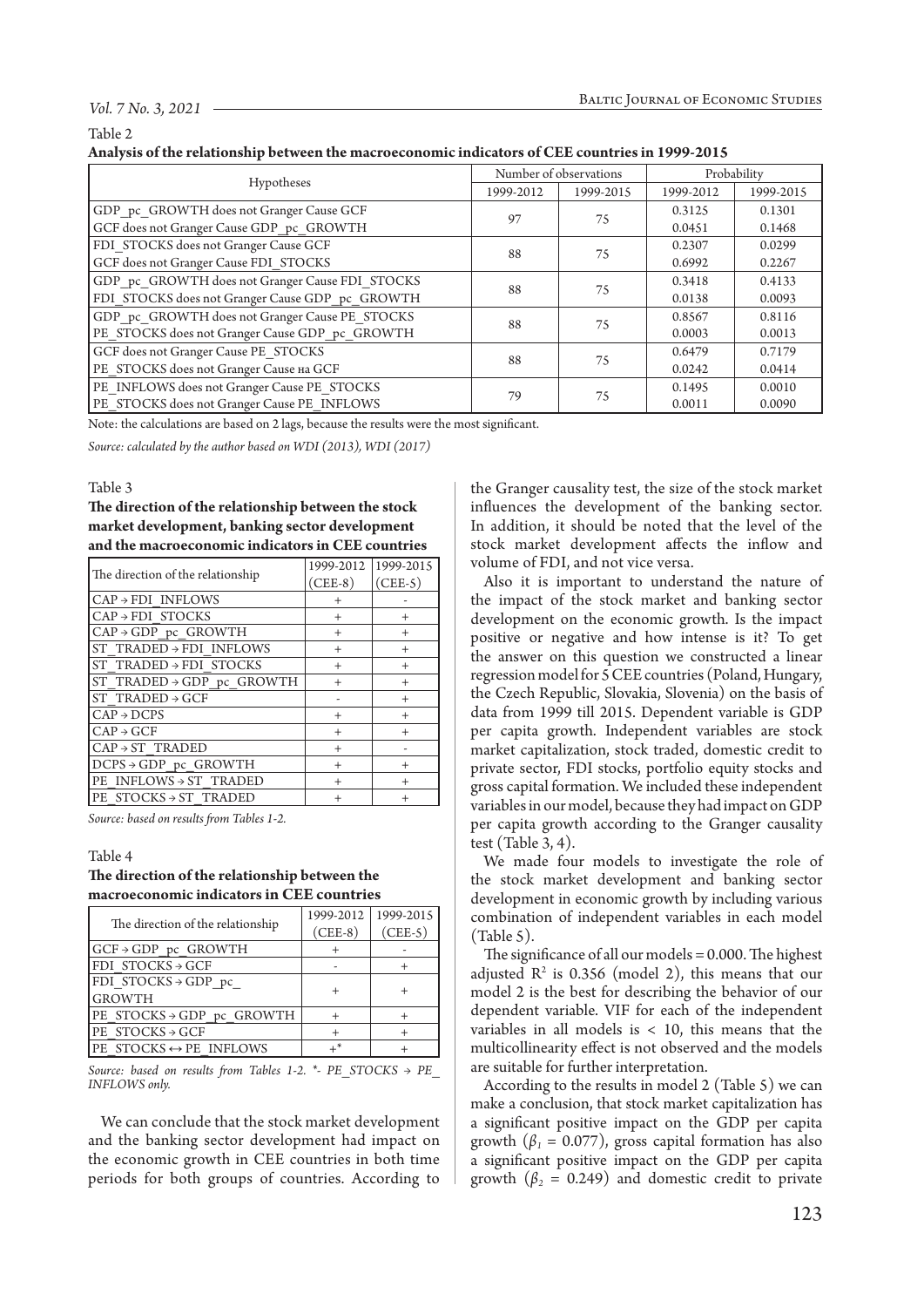|--|

**Factors of influence on economic growth in the CEE countries in 1999-2015**

| $\frac{1}{2}$             |                |                |                          |                |  |
|---------------------------|----------------|----------------|--------------------------|----------------|--|
| Independent variables     | Model 1        | Model 2        | Model 3                  | Model 4        |  |
| CAP                       | 0.089          | 0.077          | 0.042                    |                |  |
|                           | $(2.538)$ **   | $(2.608)$ ***  | (1.795)                  |                |  |
|                           | $-0.077$       | $-0.084$       |                          |                |  |
| ST_TRADED                 | $(-1.129)$     | (.1.900)       |                          |                |  |
| <b>DCPS</b>               | $-0.105$       | $-0.104$       | $-0.095$                 | $-0.091$       |  |
|                           | $(-5.341)$ *** | $(-5.378)$ *** | $(-4.981)$ ***           | $(-4.765)$ *** |  |
|                           | 0.242          | 0.249          | 0.246                    | 0.247          |  |
| GCF                       | $(3.323)***$   | $(3.654)$ ***  | $(3.561)$ ***            | $(3.525)***$   |  |
| FDI_STOCKS                | 0.013          |                |                          |                |  |
|                           | (0.629)        | ÷              | $\overline{\phantom{a}}$ |                |  |
| PE STOCKS                 | $-0.072$       |                |                          |                |  |
|                           | $(-0.402)$     |                |                          |                |  |
| Constant                  | 0.178          | 0.486          | 0.120                    | 0.786          |  |
|                           | (0.078)        | (0.235)        | (0.057)                  | (0.376)        |  |
| Significance of the model | 0.000          | 0.000          | 0.000                    | 0.000          |  |
| F-statistics of the model | 8.320          | 12.631         | 15.149                   | 20.555         |  |
| $R^2$                     | 0.390          | 0.387          | 0.359                    | 0.334          |  |
| Adjusted $R^2$            | 0.343          | 0.356          | 0.336                    | 0.318          |  |
| Durbin-Watson             | 1.675          | 1.670          | 1.596                    | 1.551          |  |
| Number of obs.            | 85             | 85             | 85                       | 85             |  |

Notes: t-statistics are in parentheses. \*\*\*, \*\* and \* indicate significant at 0.1, 1 and 5 percent level respectively (p-value < 0.001, 0,01 and 0.05). *Source: calculated by the author in SPSS on the basis of data from WDI (2013), WDI (2017).*

sector has a significant negative impact on the GDP per capita growth ( $\beta_3$  = -0.495). The role of stock traded is insignificant (Sig.  $= 0.061$ , that is  $> 0.05$ ). Insignificant is also the impact of FDI and portfolio equity stocks (model 1).

The main conclusion from the model 2 (Table 5) is the positive impact of stock market capitalization on the economic growth of CEE countries during 1999- 2015. We should also note we have negative impact of domestic credit to private sector on economic growth. This can be explained by the impact of financial crisis 2007-2008. During 2007-2010 there was an increase of the share of domestic credit to private sector in GDP against the significant decrease in GDP per capita growth rates in CEE counties.

## **6. Conclusions**

The relationship between financial market development and economic growth is the subject of study by many economists. From a theoretical point of view, the financial market, in the form of both the banking system and the stock market, turning savings into investment, is a source of economic development and, accordingly, economic growth. However, this is not always the case, as exemplified by the numerous economic crises triggered by the boom in either the credit or stock markets. Opinions of economists also differ on the direction of the relationship between financial market development and economic growth. The results of numerous studies emphasize, in particular,

the importance of economic growth in the development of the financial sector of the economy. In addition, different countries have different models of the financial system. It is logical to assume that in countries with a banking-oriented model of the financial system, the development of the banking sector will have a greater impact on economic growth, while in countries with a market-oriented model of the financial system, economic growth will be more affected by stock market development.

The purpose of this study was to identify the direction and strength of the relationship between the development of the stock market, the banking sector and economic growth in CEE countries, which are characterized by a bank-oriented model of the financial system. Given the rather low level of the stock market's development in the CEE countries, it was interesting to analyze whether these markets play a positive role in economic growth and whether CEE countries need to develop them accordingly? The study also decided to take into account the role of FDI, because they are, on the one hand, an indicator of the quality of the institutional environment, in the stock markets in particular, and on the other hand another important determinant of economic growth. In the research there are used the annual data of 8 CEE countries (Poland, Hungary, the Czech Republic, Slovakia, Slovenia, Lithuania, Latvia and Estonia) for the period from 1999 to 2012, and the data of 5 CEE countries (Poland, Hungary, the Czech Republic, Slovakia, Slovenia) for the period from 1999 to 2015.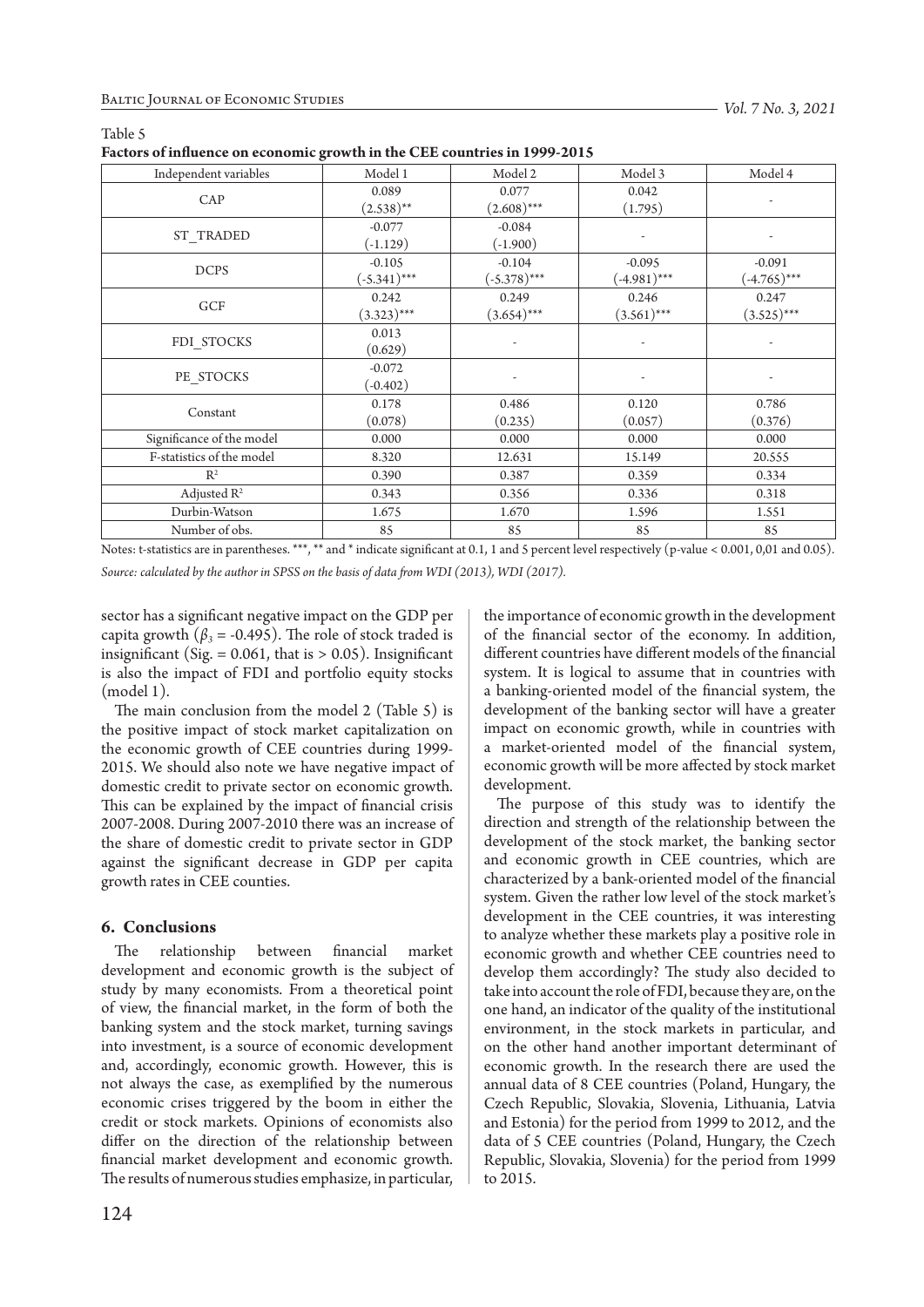On the basis of the conducted analysis we are able to prove that:

– firstly, in the long-run period, the stock market development plays an important role both in attracting foreign direct investment and in the economic growth of CEE countries. The similar conclusions made Levine (1996), Levine and Zervos (1996; 1998), Yartey (2008), Chousa, Vadlamannati and Tamazian (2008), Garcia and Liu (1996), Atje and Jovanovic (1993);

– secondly, the stock market capitalization can impact economic growth indirectly through such channels as the banking sector and gross capital formation;

– thirdly, there is the impact of both the stock market and the banking sector development on the economic growth in CEE countries during 1999-2015. However, the impact of the stock market size on the economic growth is positive and the impact of domestic credit to private sector is negative.

Thus, despite the fact that the stock markets of CEE countries do not belong to the group of developed markets according to the MSCI classification, they are really an important component of economic growth in the studied countries. Accordingly, the task of CEE countries is to promote the development of stock markets in the context of improving infrastructure and market regulation, increasing the level of information availability, which in turn will contribute to the entry of more investors, increase liquidity and market size and, consequently, economic growth of CEE countries.

According to the significant role of financial markets in the economic growth in such CEE countries as Poland, Hungary, the Czech Republic, Slovakia, Slovenia, the next step in our scientific researches seems to be analyzing the role of financial market in Ukraine and searching the key factors of financial market's development in Central and Eastern Europe.

## **References:**

Adam, A. M., & Tweneboah, G. (2009). Foreign Direct Investment and Stock Market Development: Ghana's Evidence. *International Research Journal of Finance and Economics,* vol. 26, pp. 179–185.

Arčabić, V., Globan, T., & Raguž, I. (2013). The relationship between the stock market and foreign direct investment in Croatia: evidence from VAR and cointegration analysis. *Financial Theory and Practice,* vol. 37, no. 1, pp. 109–126. Atje, R., & Jovanovic, B. (1993). Stock Markets and Development. *European Economic Review,* vol. 37, no. 2/3, pp. 632–640.

Azam, M., Haseeb, M., Samsi, A. B., & Raji, J. O. (2016). Stock market development and economic growth: Evidences from Asia-4 countries. *International Journal of Economics and Financial Issues,* vol. 6, no. 3, pp. 1200–1208.

Bayar, Y., Kaya, A. & Yildirim, M. (2014). Effects of Stock Market Development on Economic Growth: Evidence from Turkey. *International Journal of Financial Research,* vol. 5, no. 1, pp. 93–100.

Boubakari, A., & Jin, D. (2010). The Role of Stock Market Development in Economic Growth: Evidence from Some Euronext Countries. *International Journal of Financial Research,* vol. 1, no. 1, pp. 14–20.

Boyd, J. & Smith, B. (1996). The Coevolution of the Real and Financial Sectors in the Growth Process. *The World Bank Economic Review,* vol. 10, no. 2, pp. 371–396.

Chousa, J. P., Vadlamannati, K. C., & Tamazian, A. (2008). Does Growth & Quality of Capital Markets drive Foreign Capital? The case of Cross-border Mergers & Acquisitions from leading Emerging Economies. *William Davidson Institute Working Paper,* no. 911.

Demirguc-Kunt, A. & Levine, R. (1996). Stock Market Development and Financial Intermediaries: Stylized Facts. *The World Bank Economic Review, vol.* 10, no. 2, pp. 291–321.

Errunza, V. R. (1983). Emerging Markets – A New Opportunity for Improving Global Portfolio Performance. *Financial Analysts Journal,* vol. 39, no. 5, pp. 51–58.

Faisal, F., Muhamad, P. M., & Tursoy, T. (2016). Impact of Economic Growth, Foreign Direct Investment and Financial Development on Stock Prices in China: Empirical Evidence from Time Series Analysis*. International Journal of Economics and Financial Issues,* vol. 6, no. 4, pp. 1998–2006.

Garcia, V. F., & Liu, L. (1999). Macroeconomic Determinants of Stock Market Development. *Journal of Applied Economics,* vol. 2, no. 1, pp. 29–59.

Goldsmith, R.W. (1969). Financial Structure and Development. *Yale University Press,* New Haven, CT.

Gurley, J. G., & Shaw, E. S. (1955). Financial Aspects of Economic Development. *American Economic Review,* vol. 45, pp. 515–538.

Gurley, J. G., & Shaw, E. S. (1960). Money in a Theory of Finance. Washington, D.C: Brookings Institution.

Ifo Institute (2013). DICE Database «External Wealth of Nations, 1970–2011». Munich. Available at: http://www.cesifogroup.de/DICE /fb/3YtPW3TCK.

Ishioro, B. (2013). Stock market development and economic growth: evidence from Zimbabwe. *EKON. MISAO PRAKSA DBK. GOD XXII*, vol. 2, pp. 343–360.

King, R.G., Levine, R. (1993). Finance, Entrepreneurship and Growth: Theory and Evidence. *Journal of Monetary Economics,* vol. 32, pp. 513–542.

Levine R. (1996, March). Stock Markets: A Spur to Economic Growth. *Finance and Development,* vol. 33, no. 1, pp. 7–10.